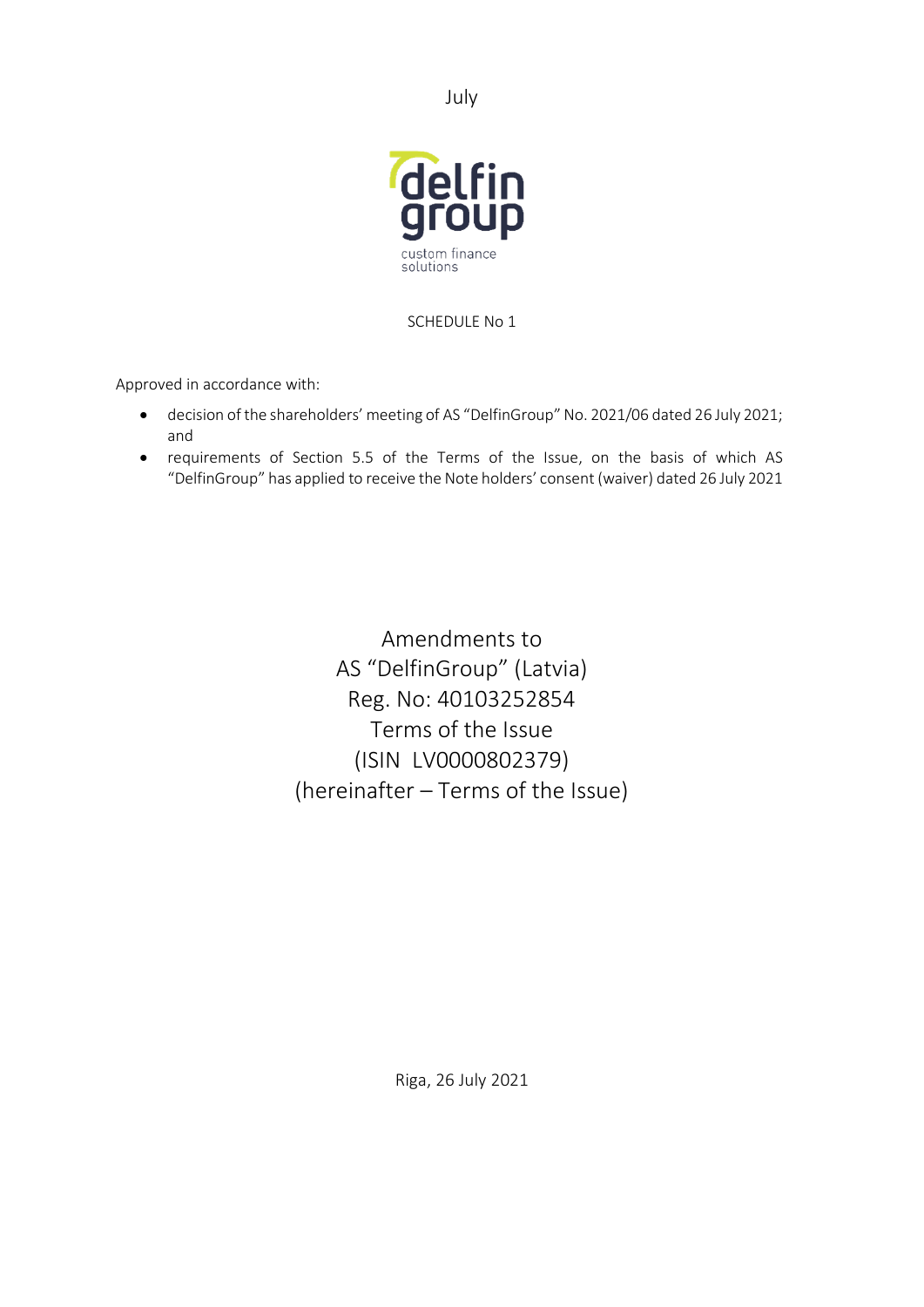On 26 July 2021, the following amendments to Terms of the Issue have been approved by AS "DelfinGroup":

# 1. To supplement Section "Terms and abbreviations used" with the following definitions:

| Change of Control            | The occurrence of an event or series of events whereby a person<br>(natural person or legal entity) or group of persons acting in<br>concert (directly or indirectly) gain power (whether by way of<br>ownership of shares, contractual arrangement, or otherwise) to:                                                                                                                                                           |  |  |
|------------------------------|----------------------------------------------------------------------------------------------------------------------------------------------------------------------------------------------------------------------------------------------------------------------------------------------------------------------------------------------------------------------------------------------------------------------------------|--|--|
|                              | (a) cast or control the casting of more than 50% (fifty per cent)<br>of the maximum number of votes that might be cast at a<br>meeting of the shareholders of the Issuer; or                                                                                                                                                                                                                                                     |  |  |
|                              | (b) appoint or remove or control the appointment or removal of<br>a majority of the management board or supervisory board<br>members or other equivalent officers of the Issuer.                                                                                                                                                                                                                                                 |  |  |
|                              | For the sake of clarity, under these Terms of the Issue Change of<br>Control does not take place if:                                                                                                                                                                                                                                                                                                                             |  |  |
|                              | a) change of control takes place between Existing Shareholders<br>(including where any changes in the management board or<br>supervisory board members or other equivalent officers of the<br>Issuer takes place); or                                                                                                                                                                                                            |  |  |
|                              | b) Existing Shareholders each individually lose control over<br>Issuer, and no other person gains the power to cast or control<br>the casting of more than 50% (fifty per cent) of the maximum<br>number of votes that might be cast at a shareholders' meeting<br>of the Issuer (including where any changes in the management<br>board or supervisory board members or other equivalent<br>officers of the Issuer takes place) |  |  |
| <b>Existing Shareholders</b> | Shareholders of the Issuer set forth under Section 11.4<br>"Shareholders of the Issuer", as well as direct or indirect<br>shareholders of those shareholders, ultimate beneficial owners<br>or legal entities of their control, successors who become                                                                                                                                                                            |  |  |

*shareholders because of an inheritance, a divorce, a trust* 

# 2. To amend Section 1 "Summary" Paragraph B.6 and to restate it as follows:

| B.6 | Main<br>shareholders of | The current structure of the Issuer's shareholders is as follows: |                  |                      |
|-----|-------------------------|-------------------------------------------------------------------|------------------|----------------------|
|     | the Issuer              | Name of                                                           | Number of shares | % of the total share |
|     |                         | shareholder                                                       | held             | capital held         |
|     |                         | SIA "L24 Finance"                                                 | 26,074,130       | 65.19%               |
|     |                         | SIA "AE Consulting"                                               | 4,000,000        | 10.00%               |
|     |                         | SIA "EC finance"                                                  | 8,525,870        | 21.31%               |
|     |                         | Private individuals                                               | 1,400,000        | 3.50%                |
|     |                         | (part of                                                          |                  |                      |
|     |                         | management of the                                                 |                  |                      |

*agreement or similar arrangement*